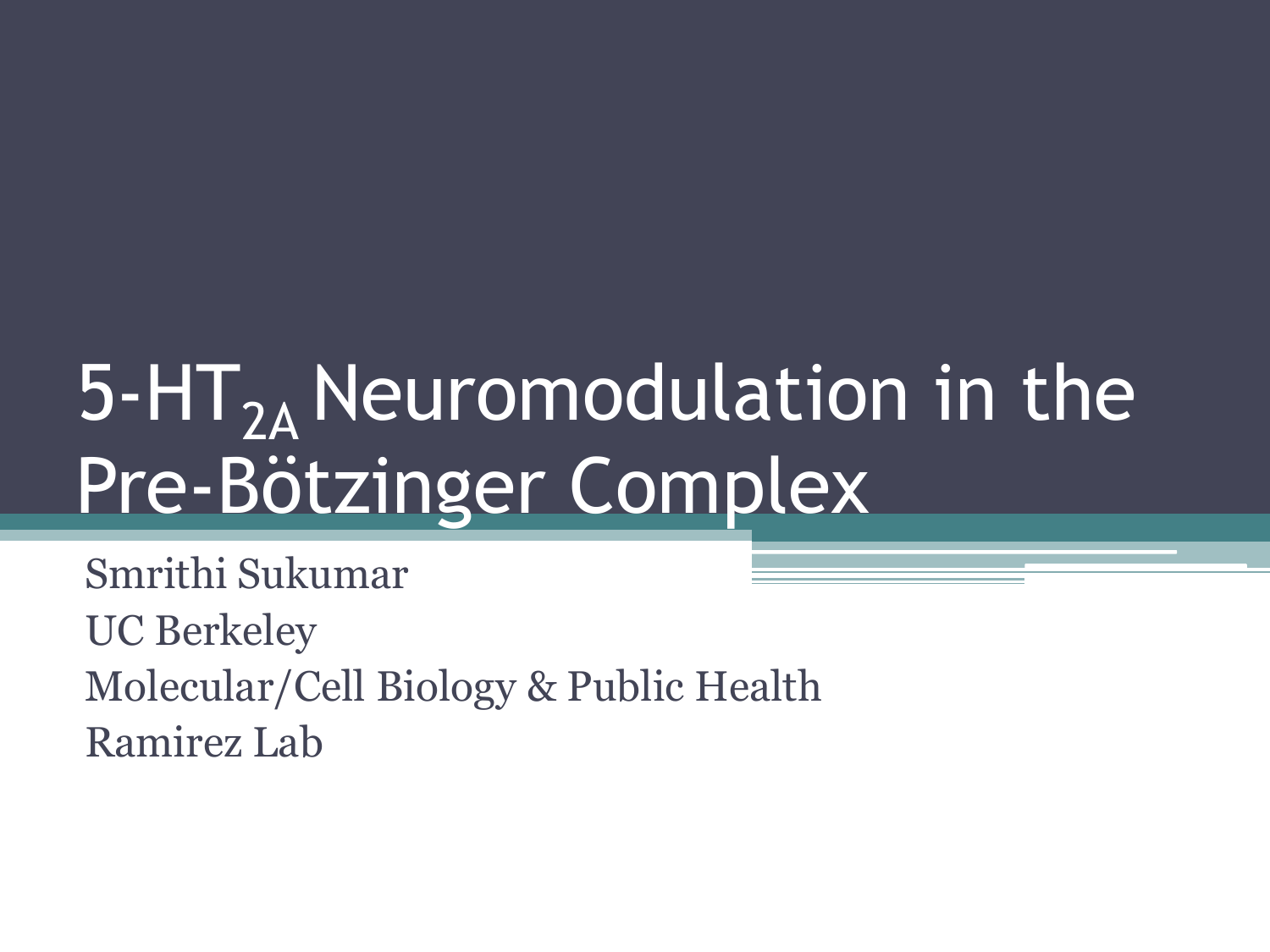## Different breathing patterns are triggered by changes in oxygen

- Normoxia ▫ Eupnea
- Hypoxia ▫ Gasping



*Eupnea*



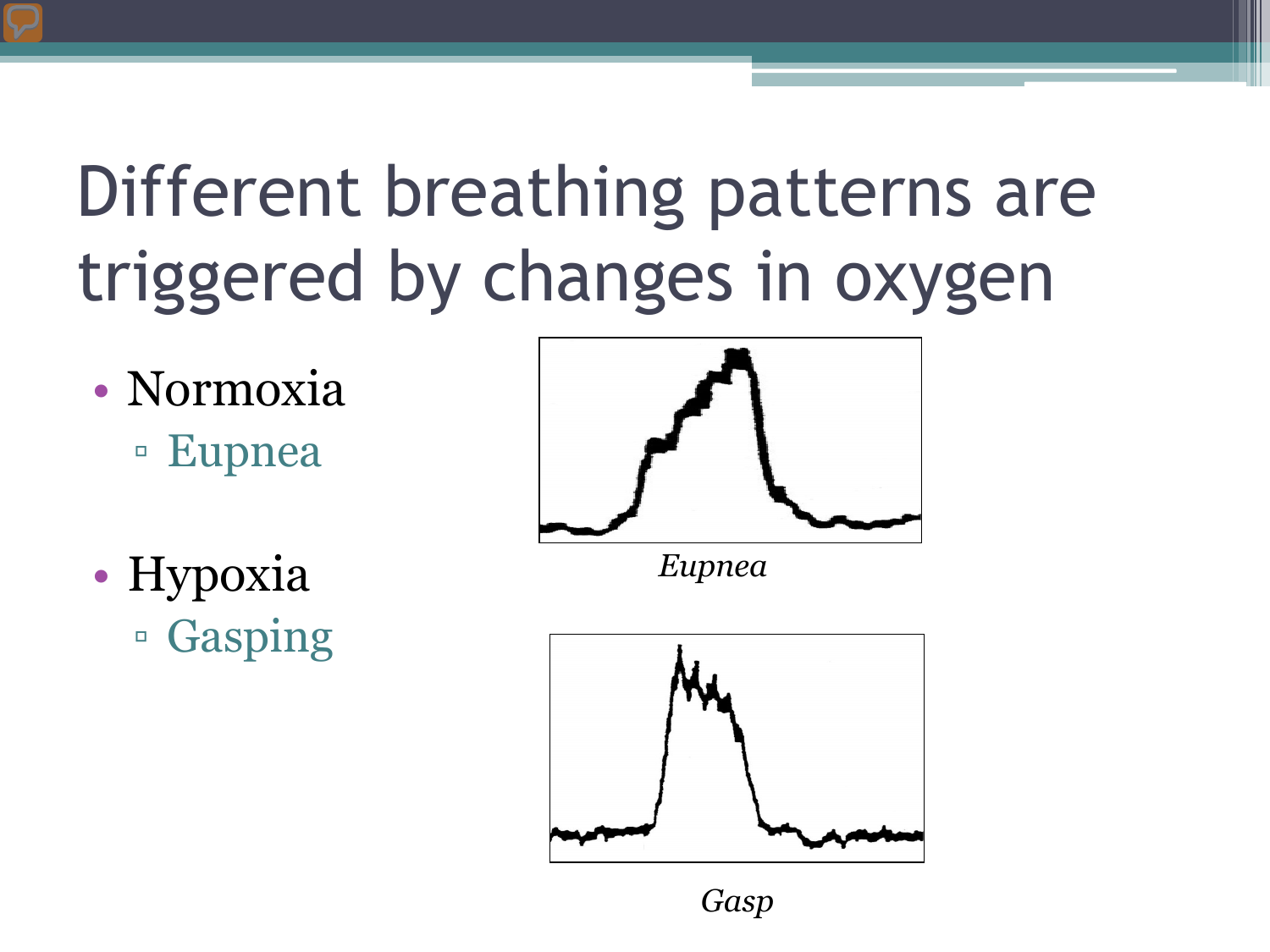## Breathing is a neurobiological behavior

• Transverse brain slice with Pre-Bötzinger Complex (PBC/Pre-Böt) generates eupneic and gasping neural rhythms

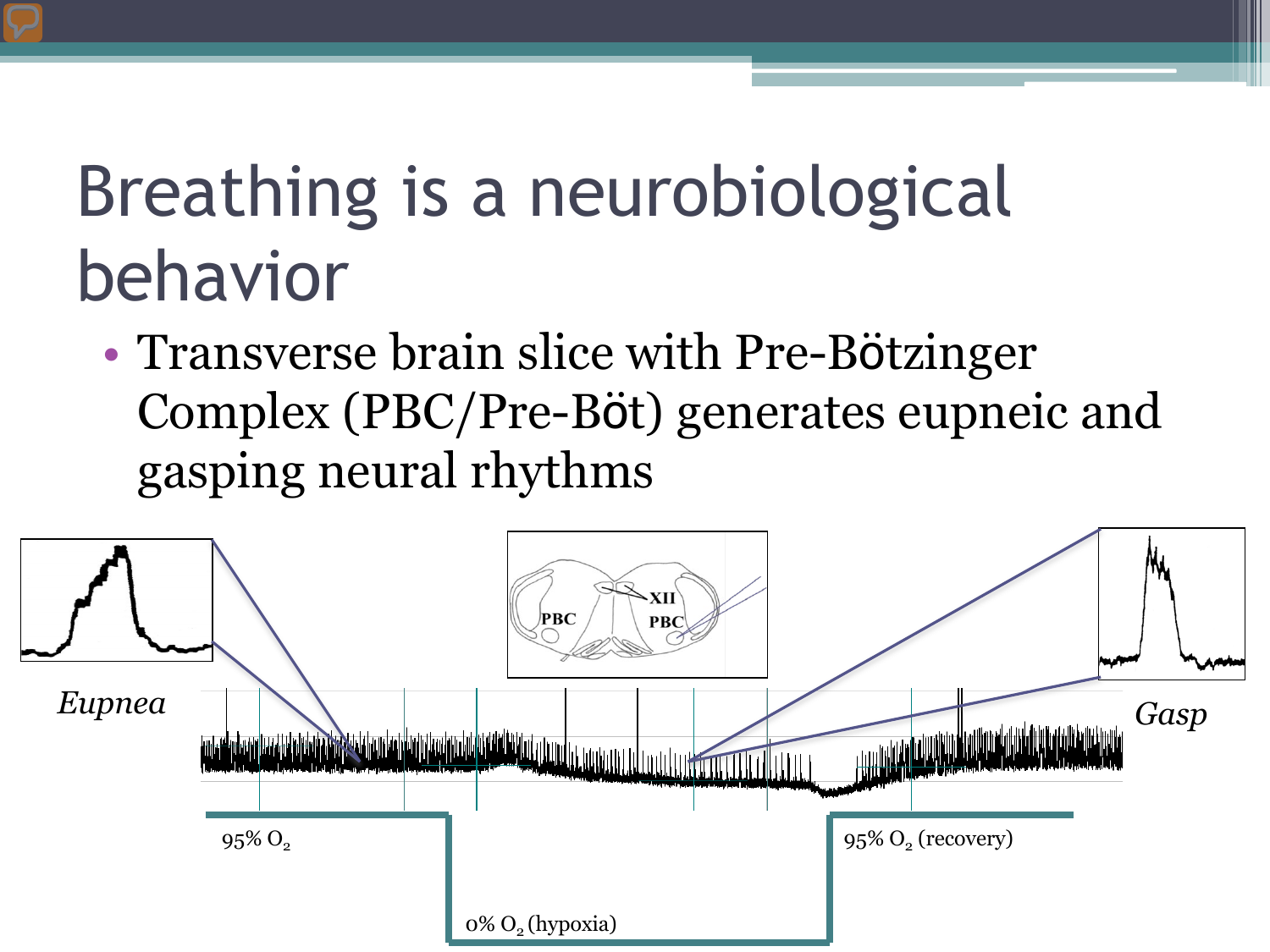## Gasping is dependent on  $5-HT_{2A}$ receptors

- Piperidine (PIP) is a  $5$ -HT<sub>2A</sub> receptor antagonist
- In presence of PIP, slices do not produce gasps

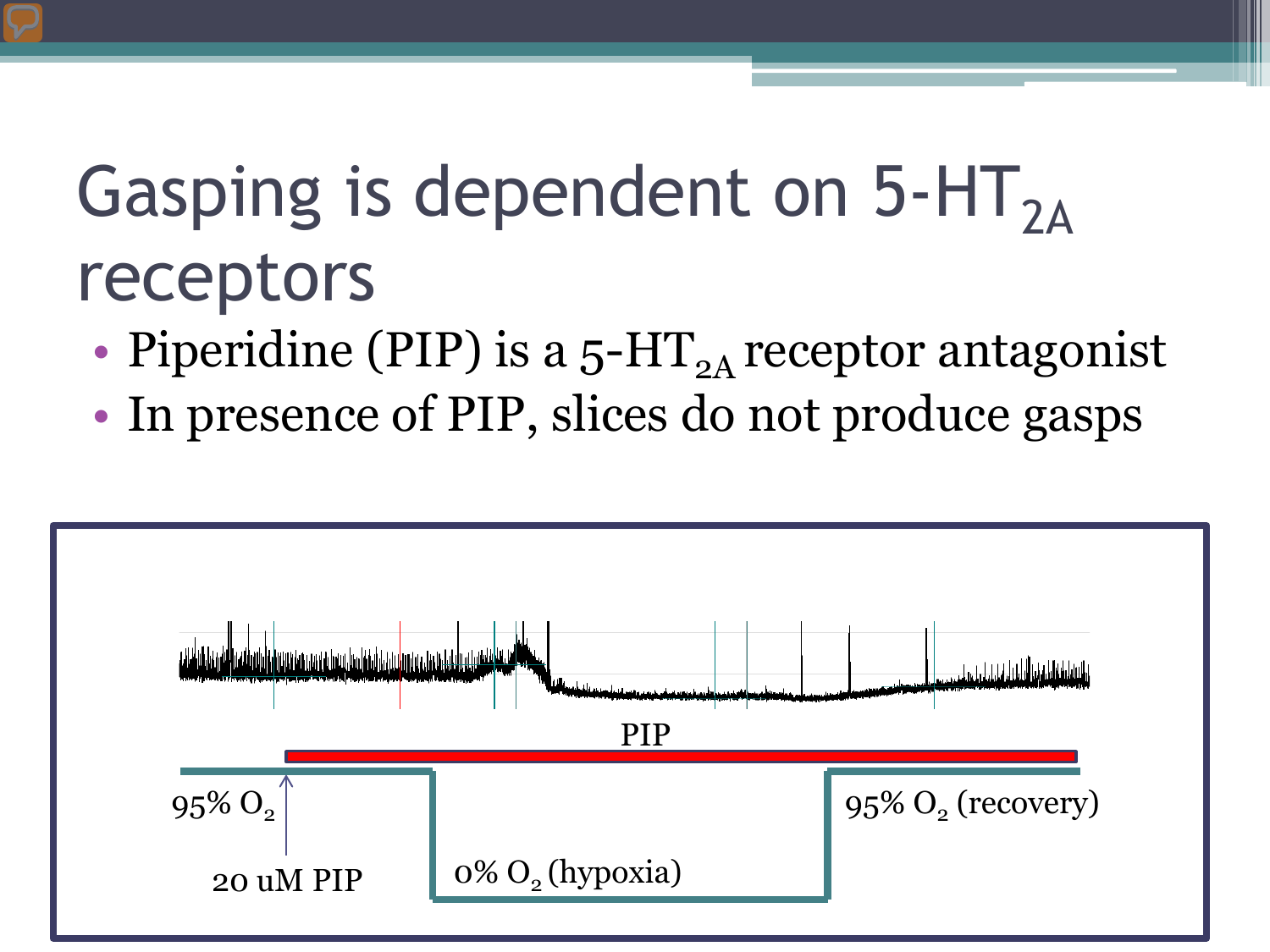# Clinical Significance

- Sudden Infant Death Syndrome (SIDS)
- Children with SIDS have low seratonin levels
- Is the  $5$ -HT<sub>2A</sub> neuromodulation of gasping essential to "reconfigure" the PBC network from eupneic rhythms to gasping rhythms, or is the neuromodulation necessary to maintain gasping?

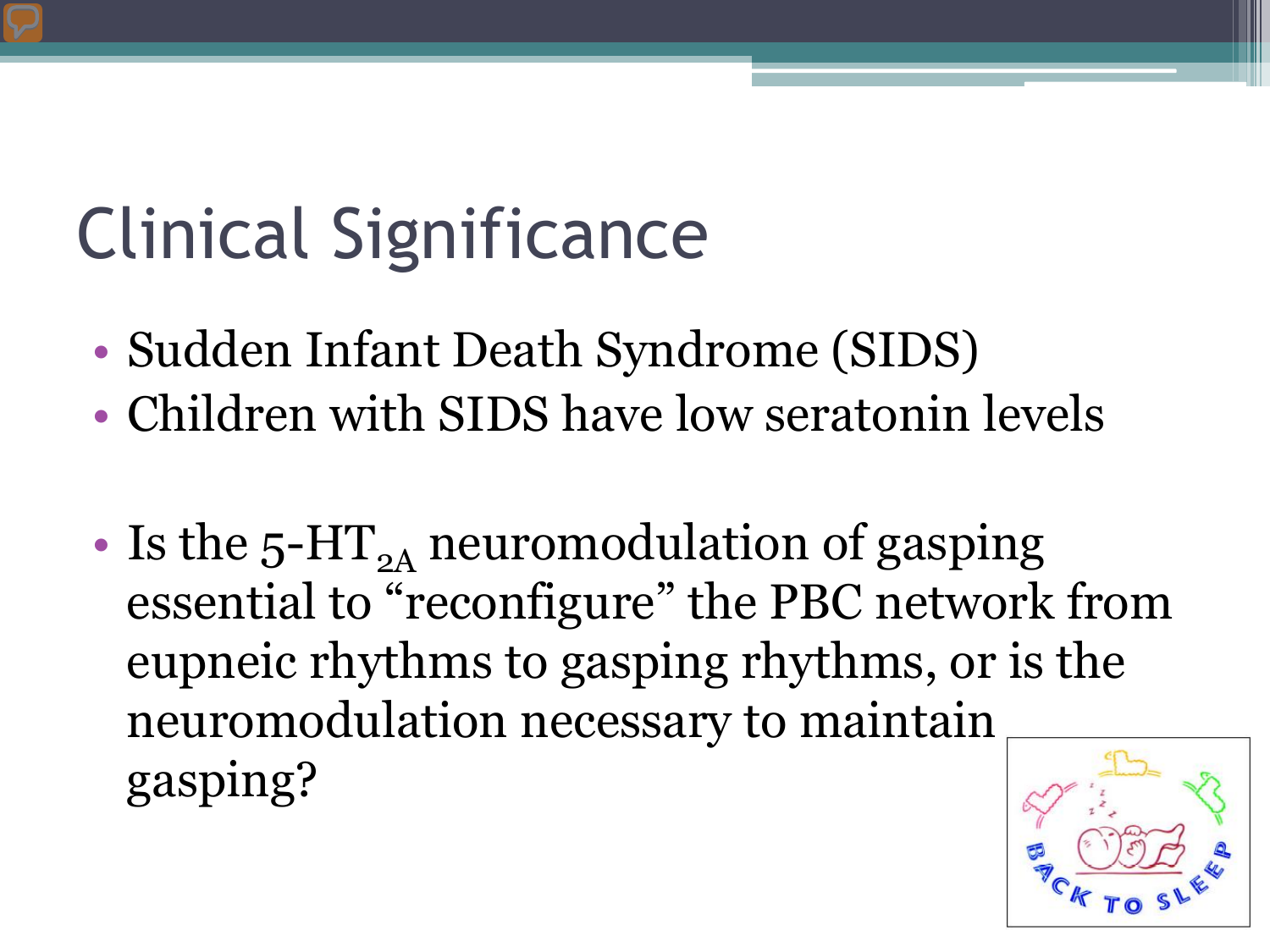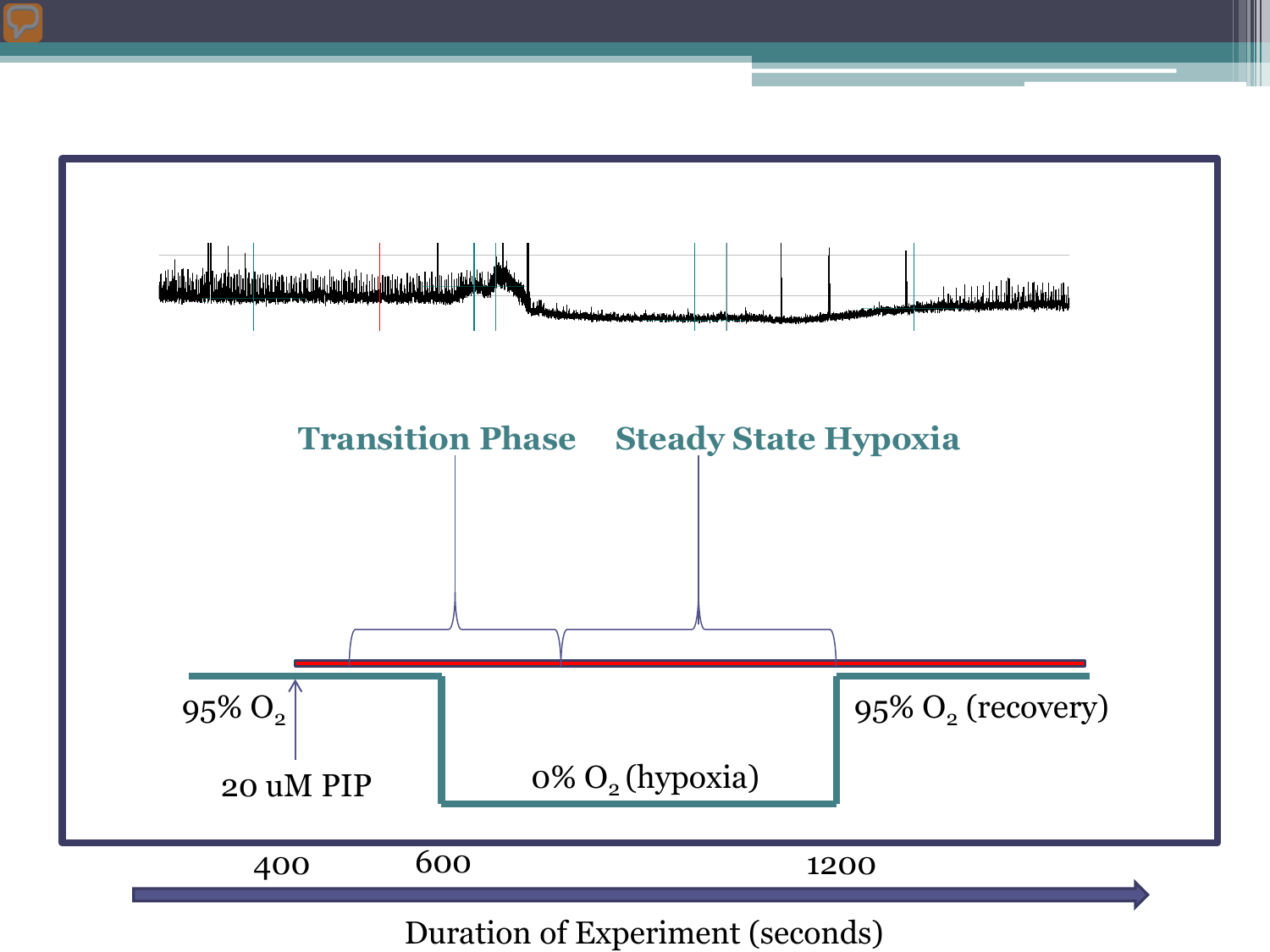## Experiments

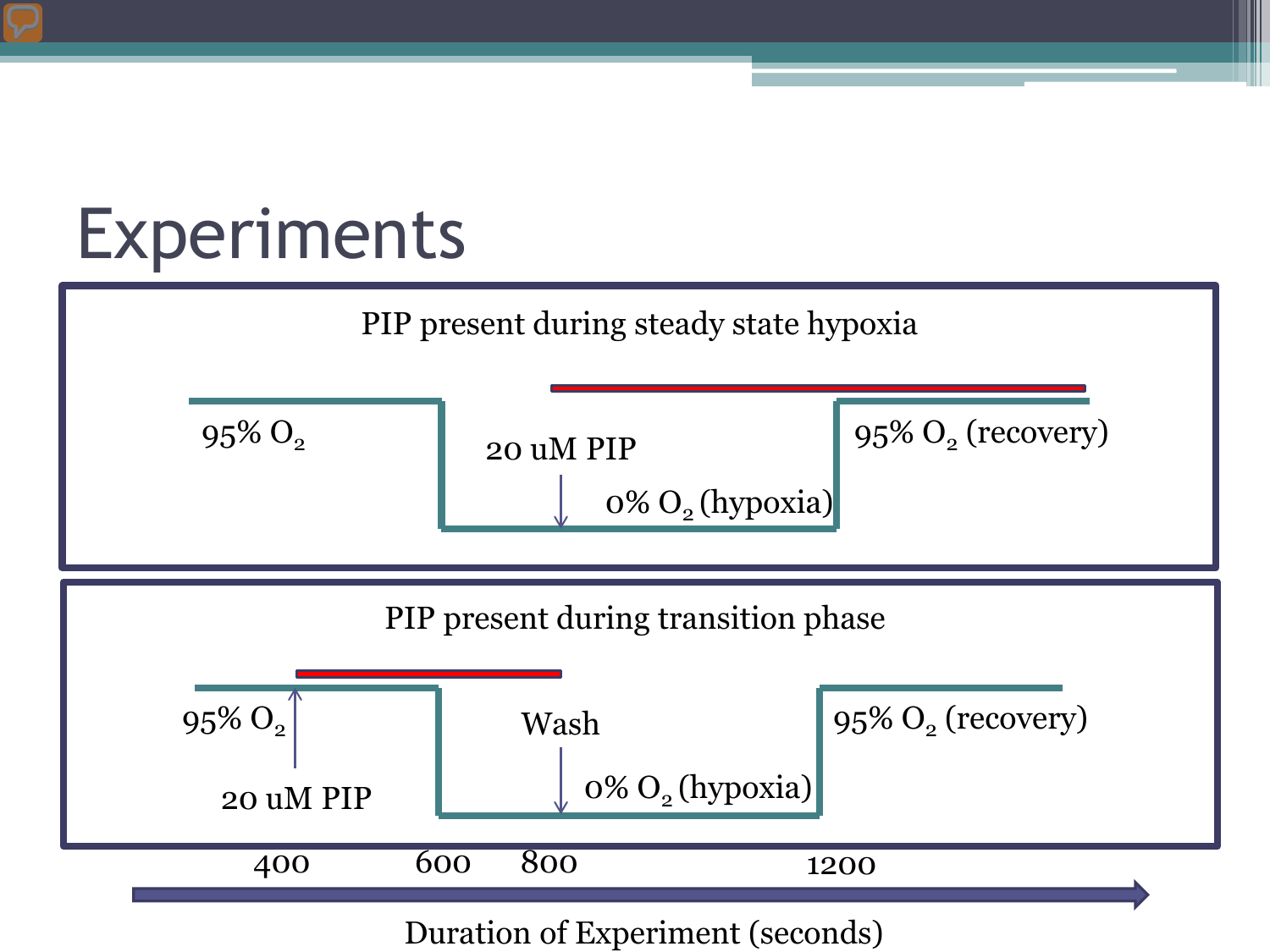### Results

### **Gasping Activity when PIP is added to Steady State**

**Events without Gasping Events with Gasping** 

### **Gasping Activity when PIP is added to Transition**

Events without Gasping Events with Gasping

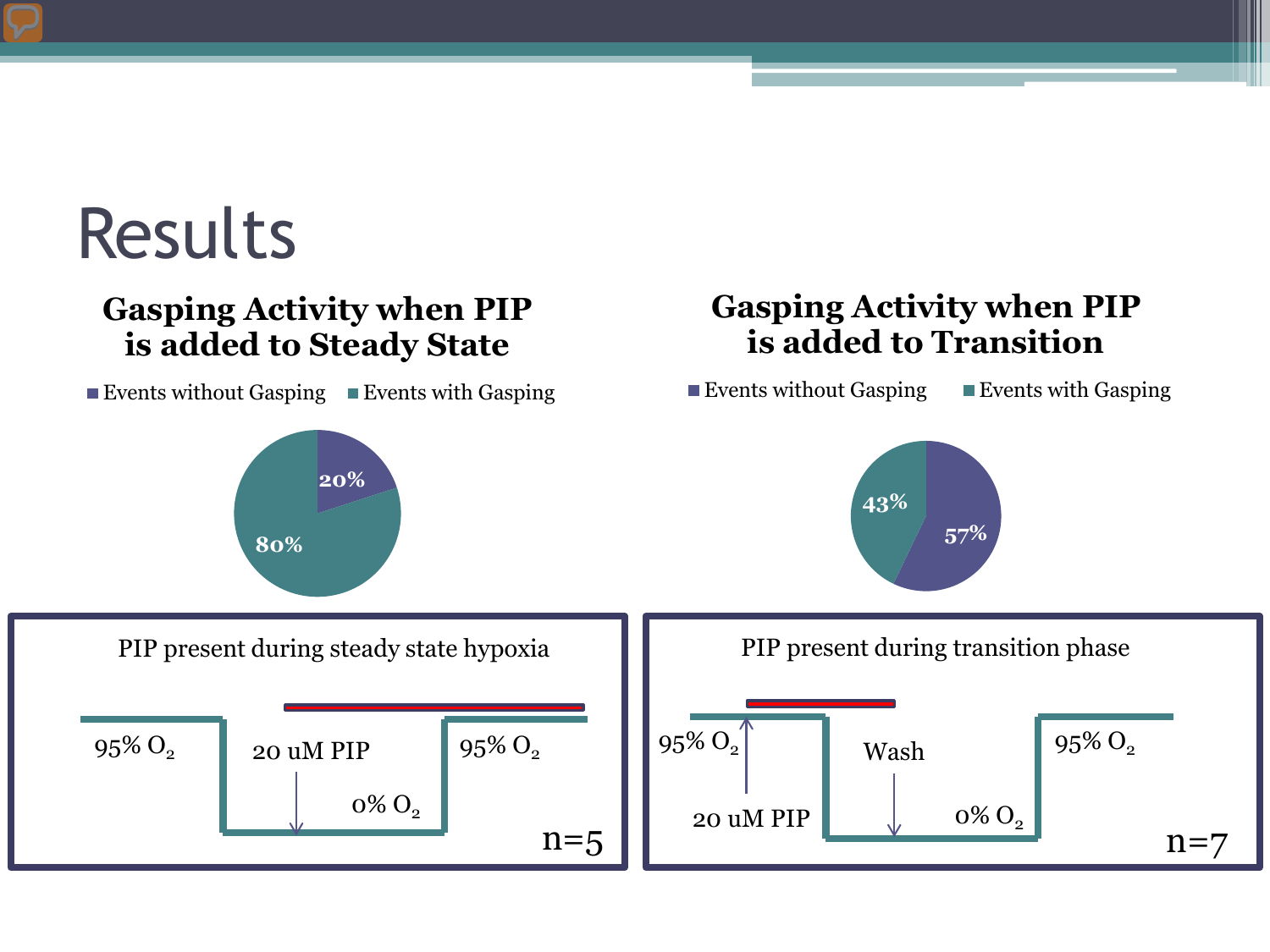## Conclusion

- For the slices that gasped, blocking  $5-HT_{2A}$ receptors during the transition phase had similar effects to blocking the receptors during steady state hypoxia
- $5$ -HT<sub>2A</sub> receptors are involved in "reconfiguring" neural network from eupnea to gasping
	- Seratonin needed to reconfigure network, not to maintain gasps
- Future work